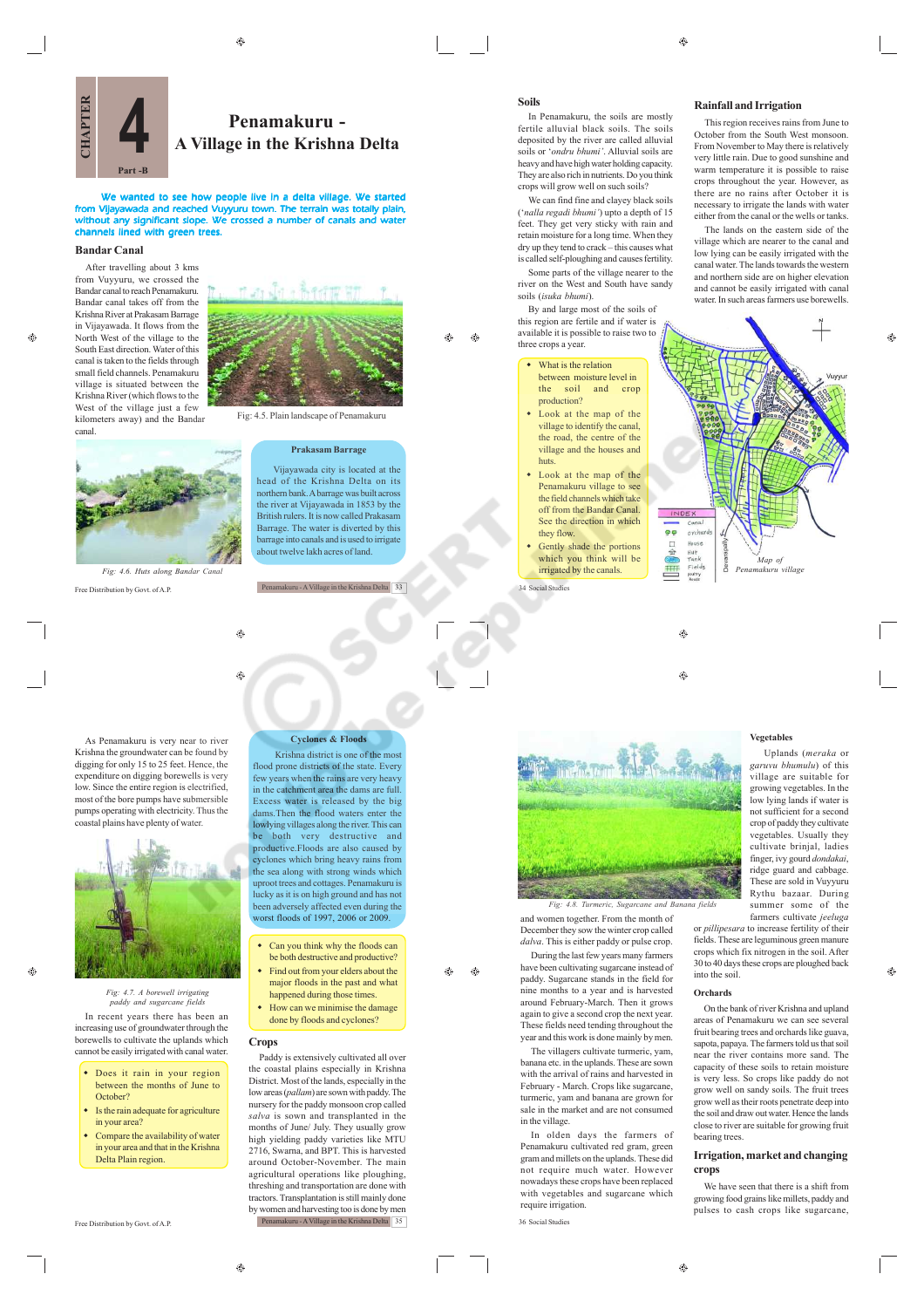c) black/sandy.

retains moisture.

 Types of soil in Penamakuru are (tick the correct answer): a) sandy/ rocky; b) sandy/ clay;

Which of the following statements is correct: a) Sandy soil retains moisture. b) Black soil retains more moisture. c) Black-sandy soil

 Farmers of Penamakuru grow rice in soil. Fruit orchards are by the side of river Krishna because \_\_\_\_\_\_\_\_\_. • If you live in a village: what is the depth of a borewell? What layers do you dig through to reach water? How is land irrigated in your area?

People following a large number of

The main village is inhabited only by landowning people. The others live in nearby hamlets on the banks of the canal and South of the village. In the middle of the village, we can also find *kirana* shops,<br>bank. R.M.P. R.M.P. Doctors, medical shops, iron welding shops, hair salon, tiffin shops etc.

 $\bigoplus$ 

vegetables, fruits and turmeric. This is made possible by the growth of irrigation as these crops need lot of water, and also by the availability of loans to purchase other inputs likes seeds and fertilisers.

- Why do you think this change is happening?
- To what extent do you think this is beneficial to the farmers?
- Will this also create some problems?

# **Land ownership, tenancy**

There are about 750 families in Penamakuru. Of these 10 families have 10 acres of land or above. Approximately 150 families have land below 5 acres and remaining families do not have any land. They either lease in the land of the landed farmers or work as labourers on their

æ



Penamakuru - A Village in the Krishna Delta 37

۵

۳

**Houses**

Free Distribution by Govt. of A.P.

The village has a fully mechanised poultry farm. Water is supplied through nipples and food is supplied by the conveyers. There are about 80,000 hens in this poultry laying about 50,000 eggs each day. These eggs are sent to Vijayawada and other states like Assam and Bihar through agents. The chicken dropping is sold as fish feed to farmers in nearby area.

# **Rice Mill**

 $\oplus$ 

There is a rice mill in this village. The owners of this rice mill purchase paddy from the peasants and prepare rice to sell in other places.

Poultry and rice mills are based on agriculture and therefore are called agro-industries. This is a common feature in the plains. They get the necessary raw materials easily at hand. It is also easy to transport their produce is to the distant markets.

Free Distribution by Govt. of A.P.









 $^{\circ}$ 

Penamakuru - A Village in the Krishna Delta 39

 Here is a collection of photographs of houses and other buildings in the village. Look at he pictures below and describe them. Point out the difference and similarities in the roofs, walls, boundary walls etc.





# **Animal rearing**

All lands in the village are cultivated and there is not much land for grazing cattle. Hence only a few bullocks, cows buffaloes and sheep are reared for working on the fields and other purposes. How do you think they would feed the animals? **Basket weaving, pig rearing and fishing**

On the banks of Bandar canal live 15- 20 basket weaving families. They migrated 38 Social Studies

*Fig: 4.10 Houses of farmers Fig: 4.11Hut*

 $\triangle$ 

*Fig: 4.12 Houses of small farmers* Fig: 4.13 Roads & Houses

to this village for work. Their main occupations are making baskets, catching rats, or rearing pigs. Jagannadha Nancharaiah settled here about 30 years back. They collect date palm strands from the banks of canal for making baskets. He and his wife make 5-6 baskets per day and sell them in nearby villages. Their neighbour Katta Sivaiah catches fishes with the help of basket traps and sells them in nearby villages.

 $\bigcirc$ 

 $\bigoplus$ 

# **Road transport & markets**

The road network in this region is well developed providing connectivity to many towns and cities. This helps in marketing of the produce.

The farmers of this village sell sugarcane to nearby sugar factory which is located at Vuyyuru. The vegetables and banana are supplied to 'Rythu Bazar' which is in Vuyyuru and Vijayawada. The paddy is sold in the fields itself through brokers.

# **Availability of labour**

Most of the people in this village are employed in this village itself. Some agricultural labourers also come from the surrounding villages. The youth who studied 10<sup>th</sup> or above are working as electricians, auto drivers or mechanics.



*Fig: 4.17 Transportation of vegetables & fruits to Rythu Baza* 

| <b>Key words</b> |
|------------------|
| Mountain         |
| Plateau<br>Plain |
| Coast            |
| Cyclone          |
| Flood            |

#### **Improve your learning**

- 1. What kind of changes are taking place in Penamakuru village?
- 2. How do the poor and landless families eke their livelihood in the plains?
- 3. What do you think are the difficulties of farming in plain villages like Penamakuru?
- 4. Do you think it will be a good idea for all farmers of the village to grow only sugarcane or turmeric? Give your reasons.
- 5. Plains like the Krishna delta have very dense settlement and a very large number of people live in them. Can you explain the reason for this, after reading this lesson?
- 6. Form two teams and let each team formulate twenty simple questions on the information given in the chapter. Exchange the questions and answer them to be corrected by the team which set the questions.

40 Social Studies